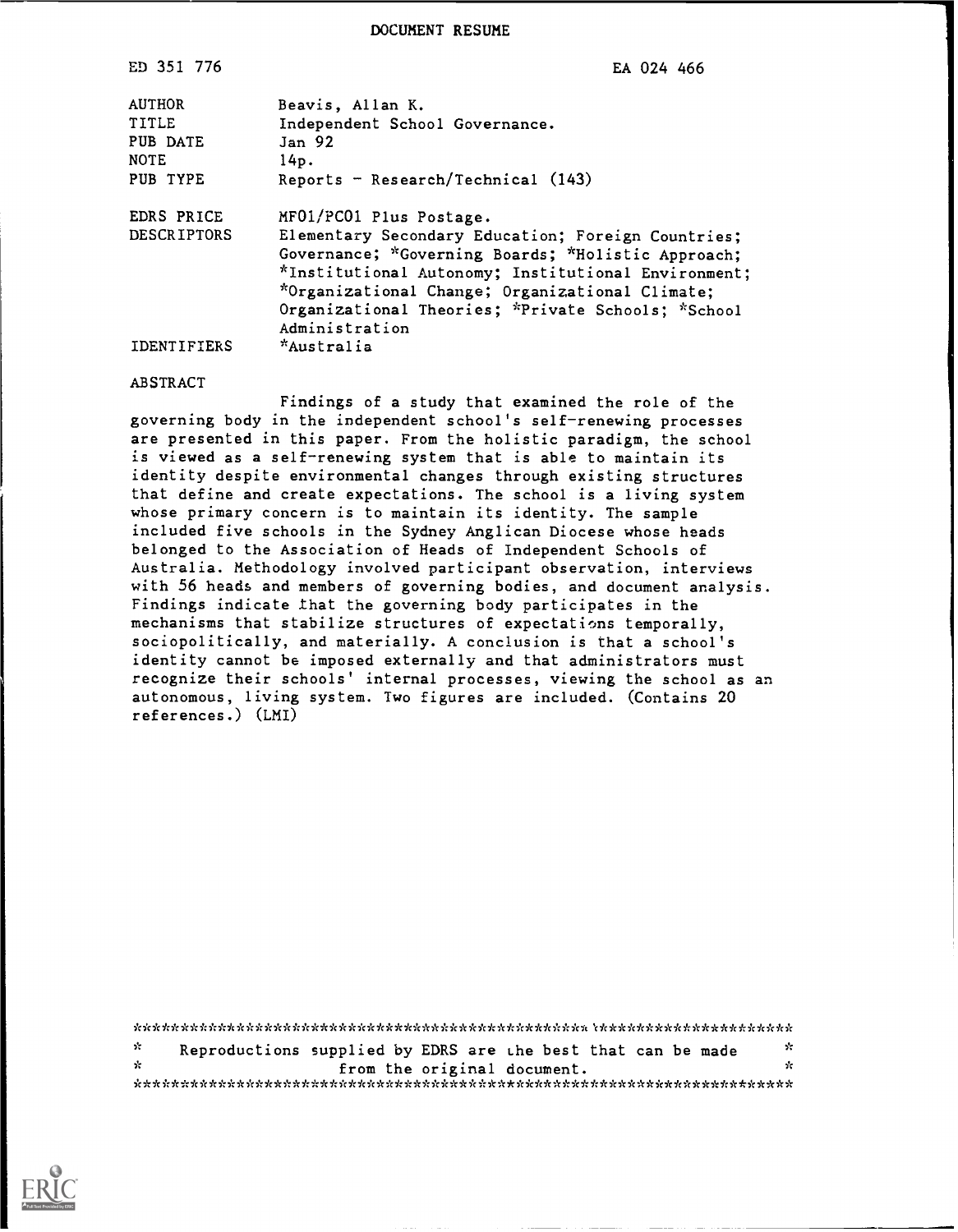U.S. DEPARTMENT OF EDUCATION Office of Educations! Research and Improvement EDUCATIONAL RESOURCES INFORMATION INDEPENDENT SCHOOL. GOVERNANCE I CENTER (ERIC)

This document has been reproduced as received from the person or organization originating it

C Minor changes have been made to improve reproduction Quality

INDEPENDENT SCHOOL GOVERNANCE Thenti do not necessarily represent official do not necessarily represent official OERI position or policy

ł

 $2$  BEST COPY AVAILABLE

"PERMISSION TO REPRODUCE THIS MATERIAL HAS BEEN GRANTED BY

Searr

TO THE EDUCATIONA! RESOURCES INFORMATION CENTER (ERIC)."

It is almost taken-for-granted that an independent school will have a governing body. This is especially so for schools in the Anglican and protestant traditions. It is also the case for an increasing number of Catholic schools as well (see Wheelan, 1987). But what does such a governing body do? What is the nature of its participation in the life of its school? Does it make any real difference to its school, or is its existence merely factitious? It is questions like these that prompted the writer to undertake the research into independent school governance described in this article (Beavis, 1992).

Allan K. Beavis St Andrew's Cathedral School Sydney

January 1992

# 1. THE CONCEPTUAL FRAMEWORK

In recent years, many of the assumptions that have traditionally guided research into the governance of organizations have come under contention. In particular, chaos theory has challenged the validity of a reductionist, mechanistic approach to complex dynamic systems, and the notion that such systems can be understood by analysing them in terms of fundamental parts has had to be questioned. The new science of living systems has aiso developed over this period, and although developed in the biological sciences, its insights have been broadened to embrace general systems theory, including social systems (such as schools). This new thinking in the natural sciences challenges assumptions about the control, management and governance of systems. While not all scholars accept that the concepts of living systems are applicable in the social domain (for example. Hejl, 1984), others, such as the German Professor of Sociolc: at Bielefeld University, Niklas Luhmann, see their acceptance as of major importance in that they shift the emphasis of systems theory from external control to autonomy (Luhmann, 1983).

As researchers in education and other fields (for example, Dermer, 1988; lkin, 1989) were recognizing that autonomous behaviour within institutions could not always be satisfactorily explained in terms of the failure of managerial control, a conceptual framework was selected for this study which drew upon these new ideas in the hope that new insights could be gained into the governance of independent schools. In broad terms, schools are viewed as autopoietic<sup>1</sup> (living) systems. At their concrete level of description they may be seen as the particular people who comprise the school at any time; and this will include the pupils, the teachers, the ancillary staff, possibly even the parents. But schools are something more than just these particular people. They are the interactions of those people and the system of communication that emerges from their interactions and that constitute them as "meaningfully aggregated individuals" (Dachler, 1984:141). Such communications are by nature abstract and

<sup>1</sup> A discussion of the theory of autopoiesis is beyond the scope of this article. In brief, however, autopoietic systems are characterised by their ability to maintain their identity in spite of their openness to their environments. In tneir organizational patterns of relationships, however, they are self-referentially closed systems.

 $6.54024$  466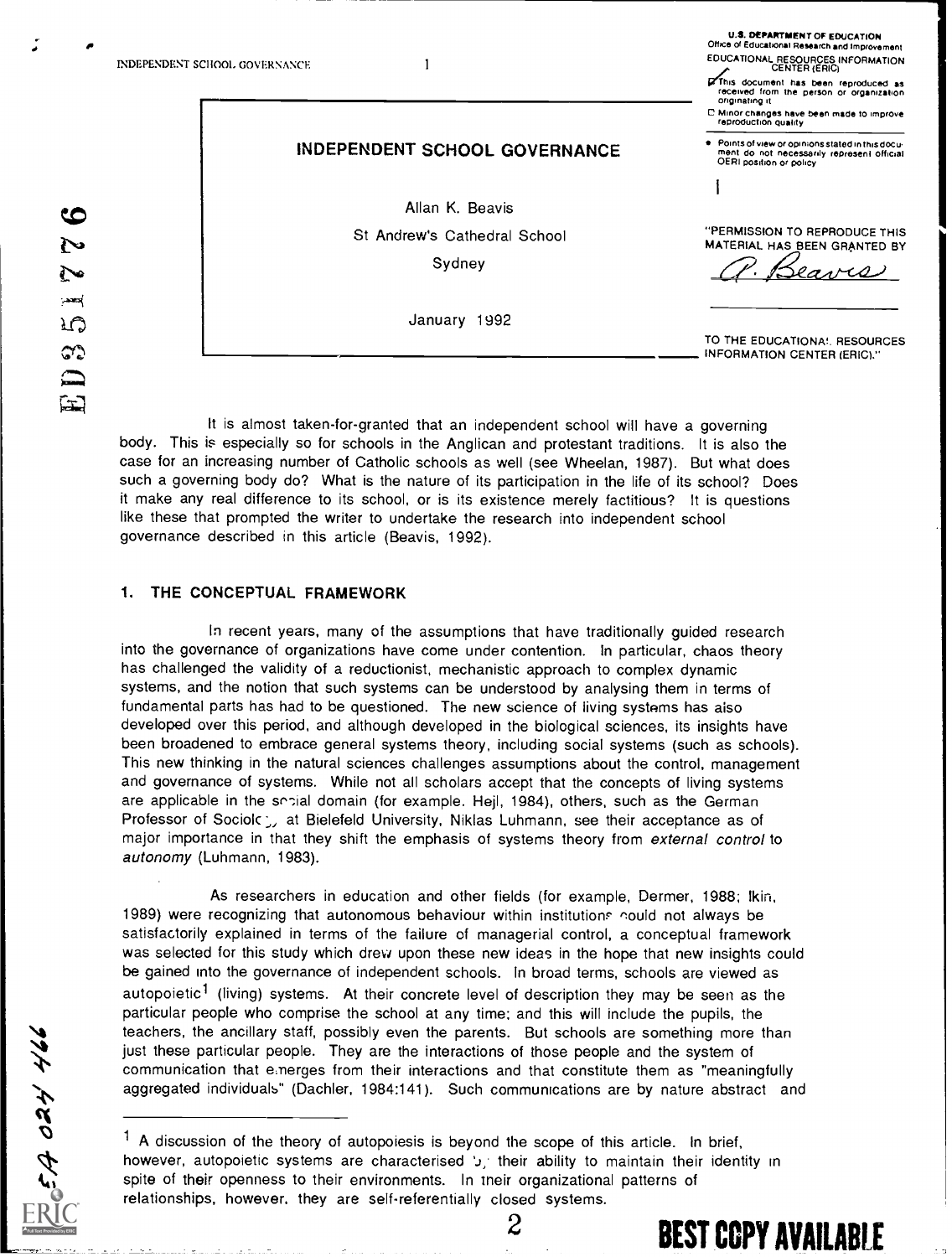LNDEPENDENT SCHOOL, GOVERNANCE 2

require description in abstract rather than concrete terms. And these two levels of description, the concrete and the abstract, are both necessary to describe the whole. Computers provide a helpful analogy for this holistic cescription in their hardware and solftware levels of description. A computer system is more than just its hardware (the concrete level) and more than just its software (the abstract level): it is both with the causal links between the two being taken-for-granted and not requiring explication (Davies, 1984:86).

The problem for the school-as-living system, is how to maintain its identity -- how to remain recognizably the same (or almost the same). At the concrete level, schools are constantly changing with personnel coming and going almost continually (Cohen and March, 1974), so their physical features must be changing. But this is no different from a living biological organism wnere chemicals are constantly being replaced, and physical appearances constantly changing with the ageing process. The more important consideration is that the identity is maintained at the abstract leve' that the communication system (which reflects the school's organizational patterns of relationships) remains identifiably distinct from the communications of the environment. This means that meaningful communications within the school are distinguishable from those of the environment.

# 2. HOW THE SCHOOL MAINTAINS ITS IDENTITY

So how does the school maintain its distinction from the environment in spite of the comings and goings of its personnel? This is achieved by expectations which the system itself produces and reproduces within its communications and which guide those on-going communications. These expectations are not necessarily, or even usually, defined or made explicit in any specific way: rather, they are evoked by various contexts. Within the school, only certain choices become stabilized and expected, and these expectations will guide the choices that are subsequently communicated within the school. Social systems, however, are composed of people who are interacting and who are free to make their own choices. Thus when ego and alter are interacting, ego cannot expect alter to respond according to ego's expectation of alter's response: alter is not ego's puppet. Ego can only expect alter to respond according to how alter expects to respond. Thus ego must expect alter's expectation rather than his or her action, and it is this expectation of expectation that must structure the interactions of the school's personnel.

If identity is to be maintained, then these structures of expectations of expectations must be kept stable over what have been identified as the three dimensions of social life -- the temporal (the when), the socio-political (the who), and the material<sup>2</sup> (the what) (see Luhmann, 1985). This means that within the school, no matter when choices are being made, who is making them, and whatever their material content, it will be these stabilized expectations of expectations that will be guiding the choosing.

# 2.1. The Temporal Dimension

Disappointment and surprise are threats to the temporal stability of expectations. When the expectations of expectations which structure the daily life of a school are disappointed by the choice of a member of the school population, that is, when the choice is communicated and presents itself unexpectedly, then the future stability of the expectation is threatened: Was the disappointment merely a slip on the well-trodden path (the expected expectations), or is the path itself no longer viable? In other words: Can the disappointed expectations of expectations continue to be held? Or do new expectations of expectations which have a greater probability of

<sup>2</sup> The use of the term "material" is, in some respects, unfortunate in that it is not to be confused with its use with respect to a reductionist (or materialist) philosophy. In this context it relates to the material of interaction or the subject of interaction, that is, in the sense of what is materially relevant.

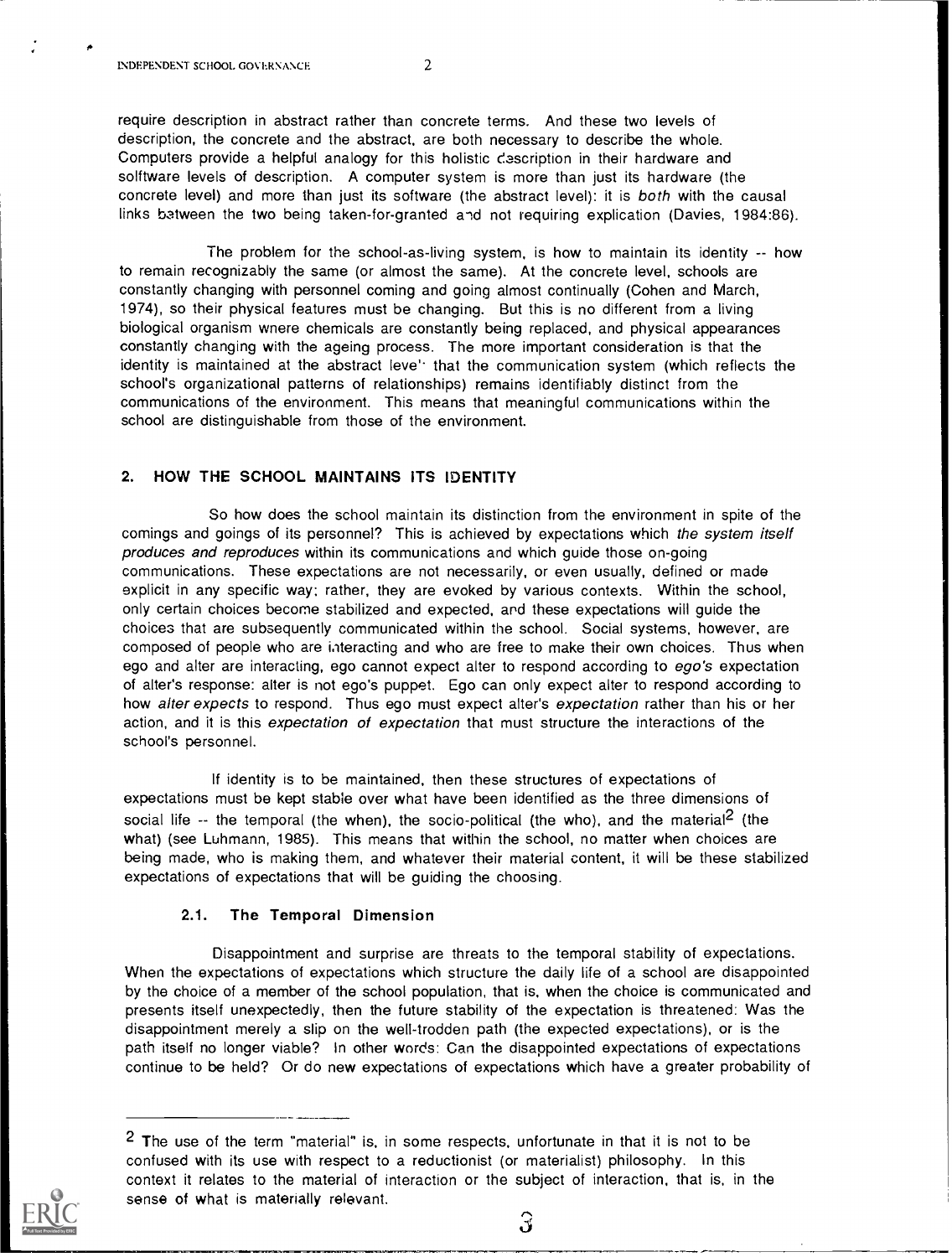being disappointment-free, have to be learnt? If the school is to maintain its identity in the future, then disappointment must be dealt with.

There are two ways in which disappointment is handled -- expectations can be adapted to correspond to the disappointing reality, hat is, learning can take place and such expectation is said to be held cognitively. Or expectations can continue to be held contrary to the facts as they present themselves, but an explanation must be made to account for the disappointing reality. Such expectation is said to be held normatively.

Many of the expectations that structure a school's daily life, are of the latter kind, and must be maintained in spite of any disappointment. This means that mechanisms must be available which will enable disappointment to be dealt with so that the disappointed expectations can be preserved for the future. Within the school's "culture" there are a number of devices that enable disappointment to be handled. It can be explained away in terms of some myth (or saving story, or stereotype) -- the pupil failed to learn mathematics because she was a girl; it can be dealt with by some ritual (or ceremony) -- the teacher was "carpeted"; or redress can be taken by means of some sanction -- the pupil was suspended. By such means, the disappointment is shown for what it is, and the disappointed expectation of expectation can continue to be held.

## 2.2. The Socio-Political Dimension

The structures of expectations of expectations are stabilized among the school population, in spite of the conflicting expectations of its various interest groups, by means of institutionalization. Within this particular framework, institutionalization has a quite specific meaning and expectations are institutionalized when they are the expectations presumed to be held by unidentifiable third parties within the system, that is, when there is a presumption of consensus concerning those expectations -- these are the expectations that "everyone" (whoever the unidentifiable "everyone" may be) agrees upon.

To maintain the presumption of consensus, the agreed upon expectations need to be communicated among the school. Language is one means of communication, but in situations of increased complexity, there are other more generalized means of communication which have greater chances of success in ensuring that more complex communications are received. Among a social group, and especially one that is essentially political in nature, power is such a generalized medium of communication. So power will be used to maintain the presumption of consensus. The head of a school is a power-holder, and he or she has a number of power sources available to heighten the probability of successfully communicating the presumed consensals. For example, the head's formal position as representing the employer is empowering when communicating with staff.

Further, within a school there are people and groups who make decisions, who set policies, and make plans which are binding upon the school. Such policies, plans and decisions require legitimacy and this is achieved by the use of two complementary processes -symbolically generalized physical force by which the power-holder is able to ensure that decisions, plans, and policies are accepted; and the participation in institutionalized procedures which prevent the symbolically generalized physical force from being used tyrannically. The position of the school council as the super-ordinate unit at the top of the hierarchy endows it with symbolically generalized superior physical force, but its formal meeting procedures, requiring a quorum and matters to be dealt with on a formal agenda, guarantee that such force cannot be used arbitrarily.

#### 2.3. The Material Dimension

In the material dimension, these generally accepted, and relatively disappointmentfree expectations can be securely stored within various factual meaning contexts within the school -- within its people, the roles they play, the programs they follow and the values they

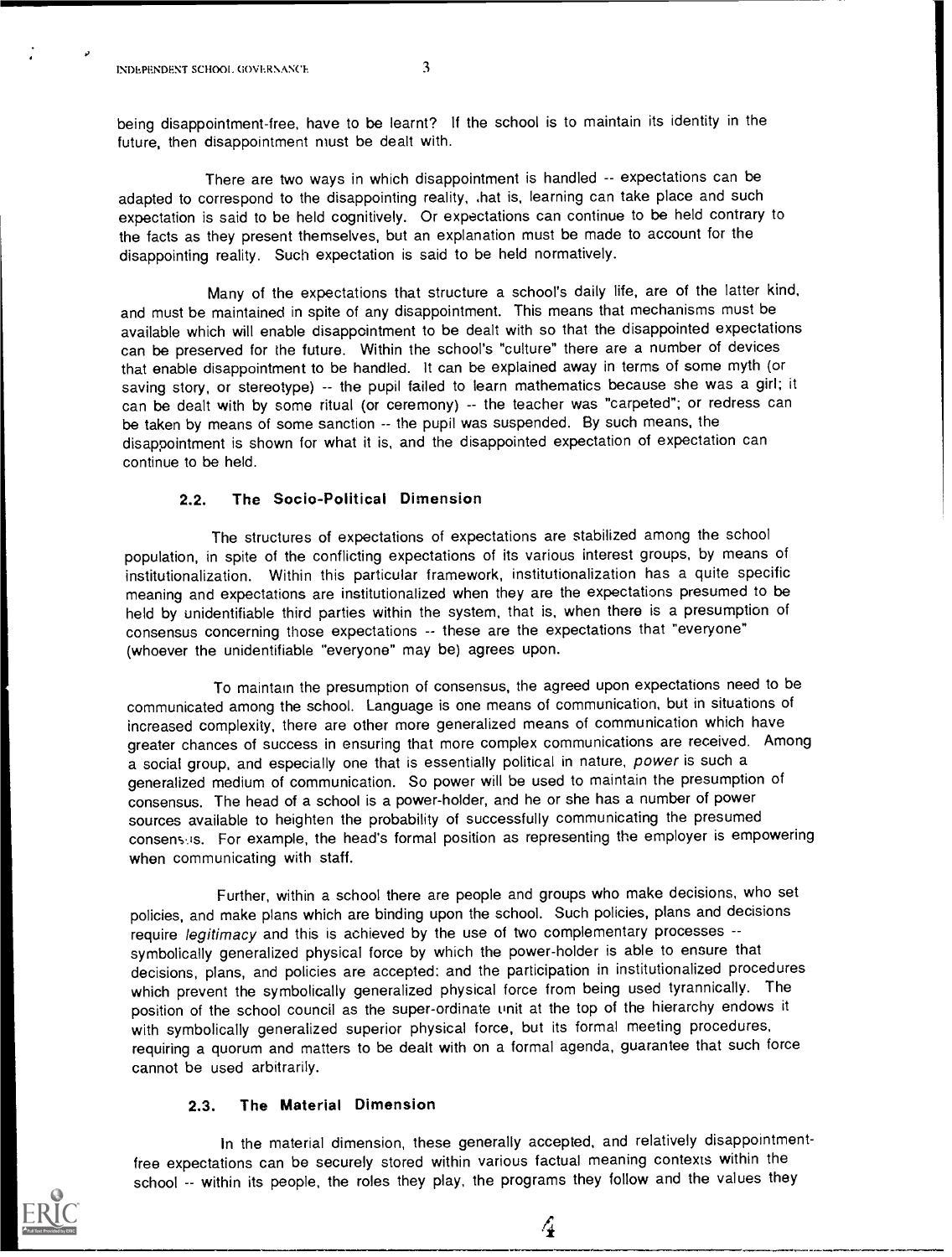espouse. In this way they are stabilized at varying levels of abstraction and with varying levels of security within the material dimension.

At the most concrete level (and the least secure level) expectations are identified and stored in persons. Obviously, this method of identifying and storing expectations is more suited to small, intimate situations, or where the person is very visible. The charismatic heads of the past were the store-houses for their schools' expectations. Identification and storage in persons involves high risk, however, in that a person can change or disappoint in some particular, and all the expectations stored in that person becomes threatened.

At the next level of abstraction, expectations are identified and stored in roles which are really limited bundles of expectations not attached to particular people but are assumed by various and changeable role performers. This is more general in that the expectations are stored in the role itself and not in the person performing it; however, the latter still represents a risk to their security.

Programs are verbally fixed rules which define correct action. Not being attached to particular persons or particular roles, there is a greater level of abstraction, and a greater level of security. As complexity increases, so schools are storing more and more expectations in verbally fixed forms -- in handbooks, in aims and philosophies documents, in memoranda, in curriculum documents etc, all of which are programs of one sort or another.

Values are the most abstract level at which expectations are identified and stored. It is the most secure level as values are not subject to the whims of a person, or the different ways a role can be performed by differing people, or even to changes made in a program. Their abstraction, however, makes them difficult to identify in the first place, and their generality leaves open many possible actions. For example, schools value learning, but that still leaves open the types of actions which will advance learning.

While these four contexts for the identification and storage of expectations are differentiable, in the normal course of events one does not consciously determine from which context an expectation of expectation is being accessed. Further, the various levels presuppose and determine one another reciprocally: roles presume that there are people to perform them; and people are relieved of individual responsibility by performing roles, for example.

## 3. THE RESEARCH QUESTION AND METHODOLOGY

A school is conceptualised here then, aS first and foremost, a self-renewing system. Despite changes of staff, students, parents, and members of its governing body (its units at the concrete level of description) and changes in its environment to which it is necessarily open, a school can maintain its identity. The school is able to maintain its identity because, in spite of these changes, there are structures of expectation which gr: em the choices the school makes and these structures remain stable. The school is self-referer.1ial: it can refer to these structures of expectation and make satisfactory (meaningful) choices assuring its self-renewal. The particular focus of the research being described, is the governing body and its participation in the processes which ensure the continuation of the identity of an independent school; that is, the participation of the governing body in the self-renewing processes. The major question to guide the research was therefore:

What part (if any) does the governing body of an independent school play in the self-renewing processes which guarantee the continuity of the school's identity?

A case study methodology was selected to conduct this research. This was justified on the grounds that (i) such a method had successfully been use in other studies related to governing bodies, (ii) its utility to the single researcher with limited resources, (iii) its congruence with the holistic nature of the conceptual framework, and (iv) the congruence between the epistemological assumptions of the research problem and knowledge produced by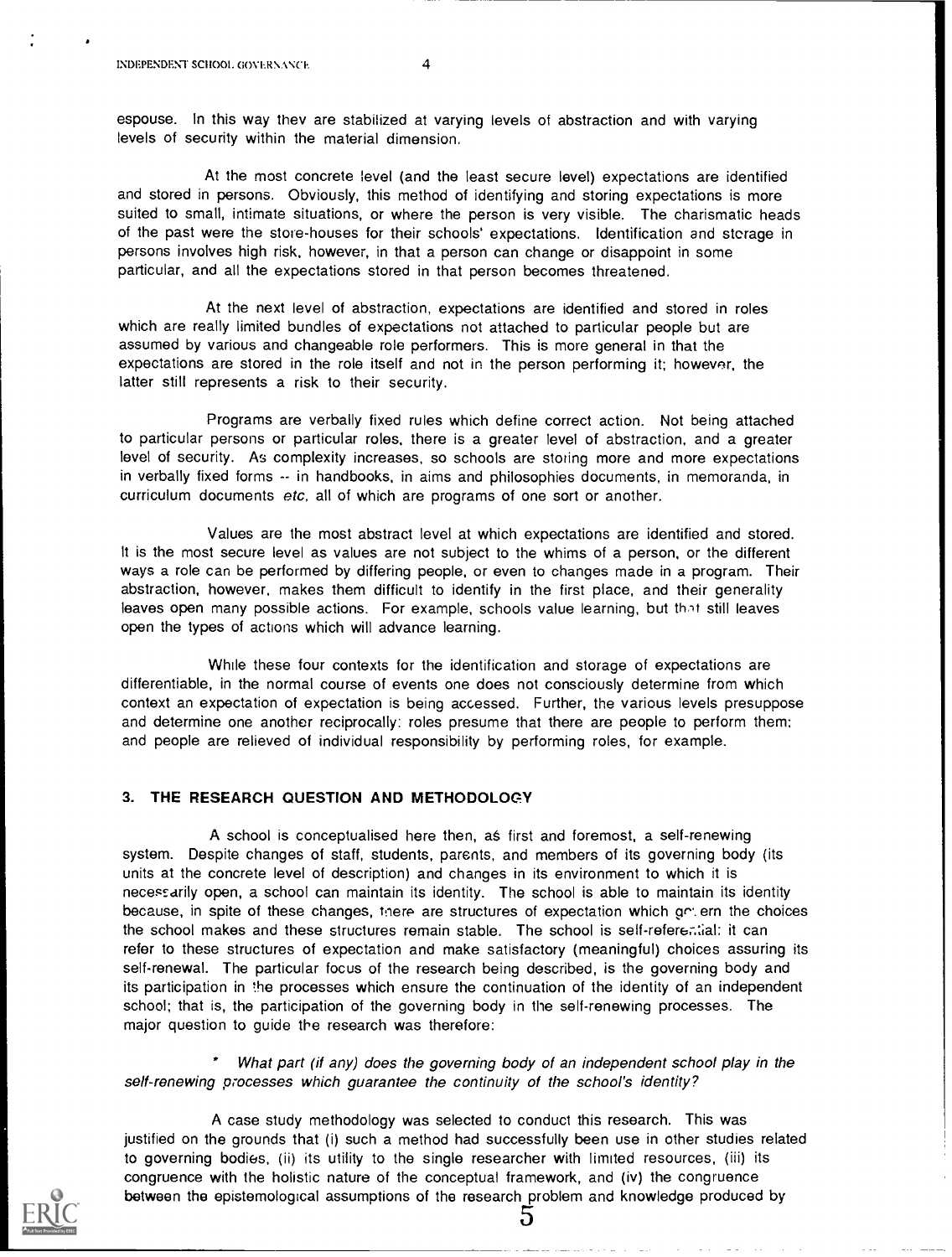case studies. Five particular schools with relatively easy access to the researcher, were selected for study. These schools were all schools in the Sydney Anglican Diocese whose heads belong to the Association of Heads of Independent Schools of Australia (A.H.I.S.A.). They were Meriden School for Girls (Strathfield), St Andrew's Cathedral School (Sydney) (S.A.C.S.), St Catherine's School for Girls (Waverley), Trinity Grammar School (Summer Hill), and The Illawarra Grammar School (Wollongong) (T.I.G.S.). These schools were selected to reflect a range of schools within the Diocese of Sydney and within A.H.I.S.A.. Two of the schools are girls' schools (St Catherine's and Meriden), two are boys' schools (St Andrew's and Trinity) and one is co-educational (T.I.G.S.). Three of the schools have governing bodies which are largely appointed by the Synod of the Diocese (St Catherine's, Trinity and T.I.G.S.), one has its governing body appointed by the chapter of the cathedral church of the diocese (St Andrew's), and one is an independent Anglican body which largely appoints its own membership (Meriden). To this extent, there is the potential for the results of the investigation to be generalized to Anglican schools within the Sydney Diocese and, more widely, to other independent schools within A.H.I.S.A.. Three techniques were used to collect data -- participant-observation, interviews, and document analysis. Participant-observation was justified on the grounds that de facto that is the writer's role in two of the schools in that he is the head of S.A.C.S. and a member of the council of St Catherine's; interviews on the grounds that the data required has inherent conceptual difficulties; and document analysis on the grounds that documents (including available minutes that record a council's actions) would provide data in the material dimension.

Fifty-six research interviews with heads and members of governing bodies were conducted during the early part of 1991. Of these, fifty-five were recorded and transcribed. The minutes of one of the school's councils for a five year period, together with other relevant documents from all of the schools, were reviewed.

The problems of generalizing the findings of case studies was considered, and particularly the problem of generalizing from instance to class. There are two grounds for believing that some degree of generalization is valid in this research. The first was the consistency of the findings among the cases themselves. Where there are differences, these were easily explained.

The second was the correlation between the social profiles of the members of the governing bodies of these schools and those of the A.H.I.S.A. schools in New South Wales (N.S.W.) with similar governance. In the latter part of 1990, a survey was conducted of the members of the governing bodies of protestant A.H.I.S.A. schools in N.S.W. and a social profile of the respondents was developed (Beavis, 1991). The responses from the case schools were extracted and, because of the small numbers in each case, combined into one sample with a population size of fifty-three. This was then compared with the total population (population size of two hundred and eighty-six).

While no statistical tests v'ere applied, a simple comparison of the results shows that the correlation between the the social profile of the people serving on the councils of the case schools and that of those serving on similar schools throughout N.S.W., is very high in a number of key factors. Where there were differences, they were explicable and, in any case, are of little consequence in terms of the focus of the research. The conclusion was that the selected group of governing body members was fairly typical of the the whole population of governing body members of similarly governed schools so that generalization to that class of schools has some validity.

# 4. THE RESEARCH FINDINGS

## 4.1. The Temporal Dimension

The research revealed that the governing bodies of the independent schools investigated do not expect to participate directly in the handling of disappointed expectations - they expect that disappointments will be dealt with, but they entrust that function to their

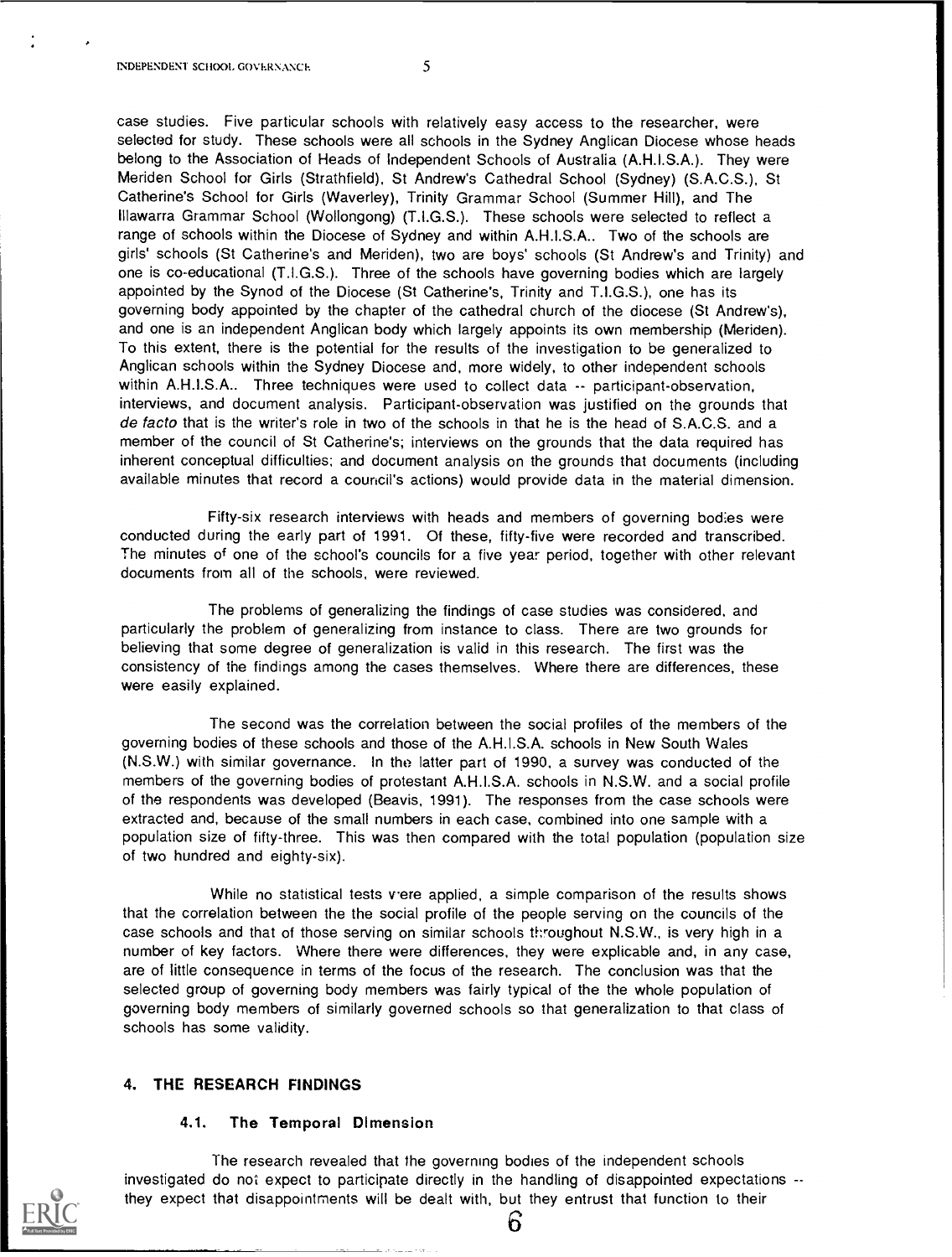heads: the councils expect to give the heads their support. The only time the evidence suggests this is not the case, is when the disappointing behaviour is that of the head him- or herself. In that case it was found that a council would be prepared to take direct action and 'sanction' the head, and in the short term, even institutionalize new procedures surrounding the head's participation in the school.

Governing bodies differentiate expectations and hold some expectations cognitively while others are generalized as norms. Cognitive expectations were especially seen in areas where there is turbulence in the environment such as in industrial matters with staff, and dress regulations with pupils. In these areas the governing bodies were found to adapt their expectations to ensure that they have a greater probability of being disappointment-free in the future.

In the case of disappointment of normative expectations, the governing bodies were found to employ various myths, rituals, sanctions and policies to deal with their disappointment. The participation of the governing bodies in the development of the various myths, rituals and sanctions within their schools' cultures in the first place, however, was not investigated. They also used policy stories to assuage disappointment. The policies that were used, while not necessarily originating within the governing bodies, were at least regarded as having their approval, and therefore seen as the councils' policies.

# 4.2. The Socio-Political Dimension

#### 4.2.1. Sustaining the Presumption of Consensus

The governing bodies were found to display a strong desire to maintain a presumption of consensus within themselves. They achieve this by discussing issues to the point where a  $v \rightarrow$  becomes a mere formality so that contrary votes are very rare. Where this cannot be achieved, and time is available, they defer contentious matters until a compromise emerges and major opposition is withdrawn.

Further, the governing bodies were found to use power to communicate the presumption of consensus. Such power is generalized (that is, not specific in any way) and symbolic (that is, not put to the test) and available in a number of sources. First the governing bodies possess power as a consequence of their constitutions -- they derive from these the ability to deliver ultimate sanctions, and those to whom communication is directed want to avoid such sanctioning. Second, they use the power of the role of their heads to communicate with their schools -- the heads (who are power-holders within their schools) are generally the governing bodies' channels of communication. Third, they use the power of the role of their chairmen (who are also seen as power-holders within their schools) for certain communications within their schools. Fourth, they use the power of group dynamics and strong personalities to communicate the presumption of consensus within their own ranks. Fifth, the skills and expert knowledge of a governing body's membership is a source of power for it to communicate within its school. On the other hand, however, the governing bodies' lack of knowledge of school affairs empowers their heads in communicating with them. Sixth, the formal meeting procedures of the governing bodies (including control over their agendas, and minutes) are sources of power used to maintain the presumption of consensus within the governing bodies and to communicate this consensus to their schools. Seventh, the governing bodies control their schools' assets and finances, and this gives them sanctioning power which they use to sustain the presumption of consensus  $\cdot\cdot$  they can withhold funds from programs which may disturb the consensus and they can deliver funds to programs that sustain their expectations of expectations. Eighth. the governing bodies use the power of their policies to sustain the presumption of consensus.



The governing bodies expect that any dissent in their schools will be handled by their heads. When a contentious issue disturbs a school community deeply, however, or it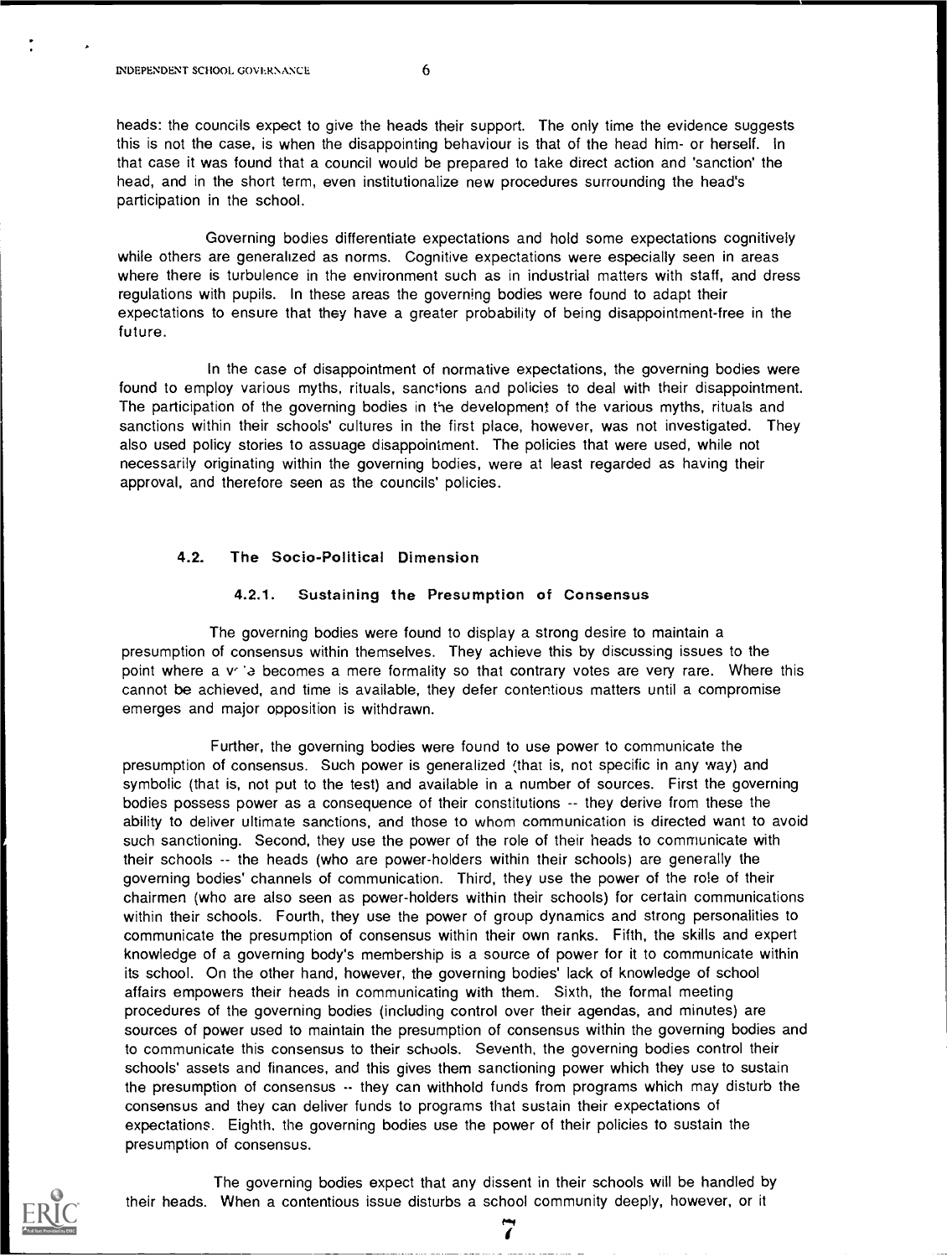concerns matters of the governing body's policies, then the governing body sees its role as becoming directly involved, first by investigating the issues involved and either confirming or changing its current policy, and then communicating the presumed consensus by means of the power of its chairman or some other delegated member.

#### 4.2.2. Legitimacy

At all of the schools investigated, their governing bodies made decisions, formulated aims, and set policies that identified their binding expectations of the expectations of their schools. They do this on the basis of the authority vested in them in their constituting documents. Further, all of the governing bodies make plans for their schools. It was found, however, that in their normal functioning, the decisions, plans and policies which councils make, are seldom initiated by them, but rather from within other parts of their schools. The governing bodies most important role is to institutionalize the expectations of expectations expressed in these policies, plans and decisions by confirming them so that the expected presumptions of consensus within the schools are those of the governing bodies.

It was found that the governing bodies in each of the cases used the two complementary mechanisms of symbolically generalized physical force and participation in institutionalized procedures to legitimise their plans, policies and decisions. Their superior force is guaranteed by their positions as super-ordinate units which constitutionally they occupy, and by their compliance with the norms of their institutional environments. This force is moderated by the institutionalized meeting and boundary procedures in which the governing bodies are found to participate.

#### 4.3. The Material Dimension

There can be no doubt that the expectations of expectations which guide the choices these schools make are identified, stored, and made accessible through the persons in the schools (including the members of the governing bodies and their language), the roles they perform, the programs to be followed and the values that are expressed.

#### 4.3.1. Persons

The governing bodies are found generally only to make one appointment in their own right, and that is the appointment of the head. In that person, however, they look to personify their schools' expectations of expectations, and the heads' expectations and the councils' expectations are often spoken of synonymously. The councils take their responsibilities for these appointments very seriously and generally regard the function of appointing the head as one of their prime functions. With some minor variations, the governing bodies also participate in the selection processes for senior appointments such as deputies, business managers and development officers. The appointment of other staff is the responsibility of the heads.

The selection of persons to serve on the governing bodies, is found to vary from school to school and is dependent upon a school's constitution. Nevertheless, even in the schools where the bulk of the membership is appointed externally. the governing bodies are found to influence the nominations to the appointing bodies and thus have some influence in the selection of their own members. In this they ensure that they identify the expectations of expectations stored in their own membership.

#### 4.3.1.1. Language

Language is important in this context and the language that is used within the school is also a means of identifying and storing expectations at this concrete level. Particular vocabularies, and especially particular metaphors, become institutionalized and identify and store expectations at this concrete level.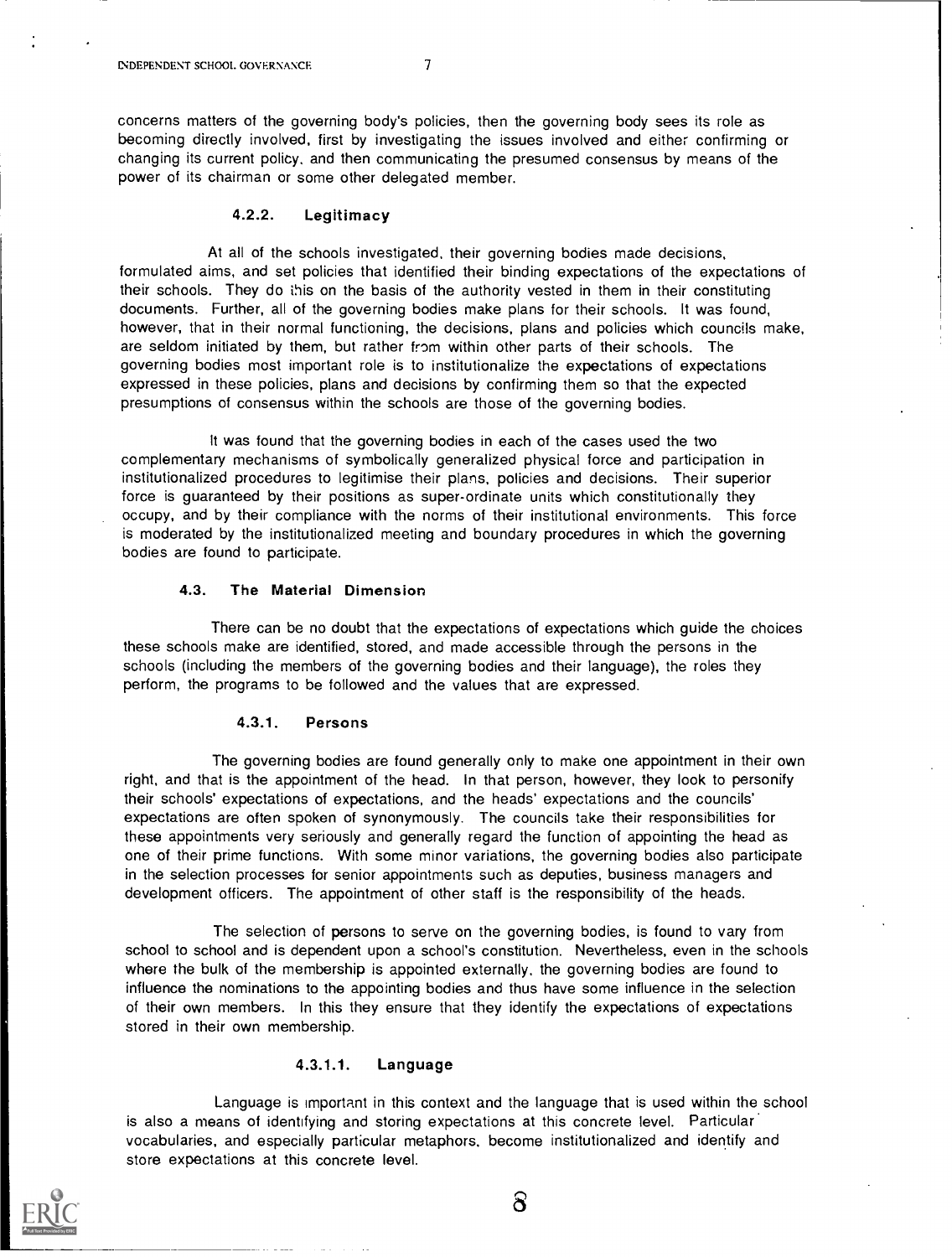The metaphors identified in this study were of particular interest. They were able to be grouped within four broad categories. The first group stores the expectation that councils expect their schools to expect them to preserve the status quo and to dampen disturbances -the boat is not to be rocked, fires are to be extinguished, problems are to be kept under wraps. The second stores the expectation that councils expect to be seen as fully involved in the lives of their schools -- councillors are not "faceless men and women". The third group stores the expectation that councils expect to be seen as possessing real power -- they are not rubber stamps or lame ducks, or comfortable clubs, but rather ankle-biters. The final group stores the expectation that councils expect their schools to produce tangible (perhaps even measurable) products -- the councils are the "boards of directors" of "companies" in the "market place". This latter group of metaphors seems particularly significant in terms of guiding the choices of whom to appoint as staff and the councils no doubt expect their heads to expect to appoint staff who can produce "tangible" results.

## 4.3.2. Roles

The governing bodies have limited participation in the creation of roles within their schools -- they create the role of head and they have direct involvement in roles such as director of development and business manager (bursar). Because of their limited contact with other roles in the schools, the governing bodies have little opportunity to identify and store expectations in those roles. What they are found to do, however, is to institutionalize these other roles by approving their creation and the programs which sustain them. In the development of their own roles, the governing bodies are found to be identifying and storing certain expectations  $\cdot$  such as to be responsible for their schools' aims and basic philosophies, policies and finances, the selection and sanctioning of their heads, and above all, to institutionalize their schools' institutions.

#### 4.3.3. Programs

The governing bodies' participation in the development of programs which identify and store expectation, while again being limited, is greater than at the level of role. Here again, they are found to be the institutionalizers of programs (including policies) developed elsewhere. The governing bodies, however, are found to intervene in the development of programs and to use their power of veto. Further, they are found, in some cases, to be directly involved in the writing of programs, especially as expressed in aims, philosophies, policies and prospectuses.

#### 4.3.4. Values

Council members perceive that their schools express their values in, what for convenience, may be categorized in three broad ways  $-$  in artifacts, in processes and in verbal statements. A number of the schools' values are expressed in artifacts, including buildings, uniforms, badges and mottos, school prayers and hymns, prizes and trophies, and the governing bodies take active roles in their maintenance and the "images" they project. With values expressed in processes, the governing bodies express tangible support by way of congratulations and appreciation when they recognise actions that express those values. Heads and chairmen verbally express values either in spoken or written form on a number of occasions in the lives of their schools and again it is found that the governing bodies participate in these by their presence (especially at speech day ceremonies) and tacit support.

#### 4.4. Reflexive Functioning

The general conclusion is that the governing body of an independent school plays a considerable part in the specifics of the self-renewing processes which guarantee the continuity of the school's identity. But its participation is found to go deeper than the specifics, to one that is essential if the school is to function effectively in the face of the complexity and contingency of society. For the research reveals that the governing body allows the mechanisms which guarantee the stability of the structures of expectations of expectations which guide the



У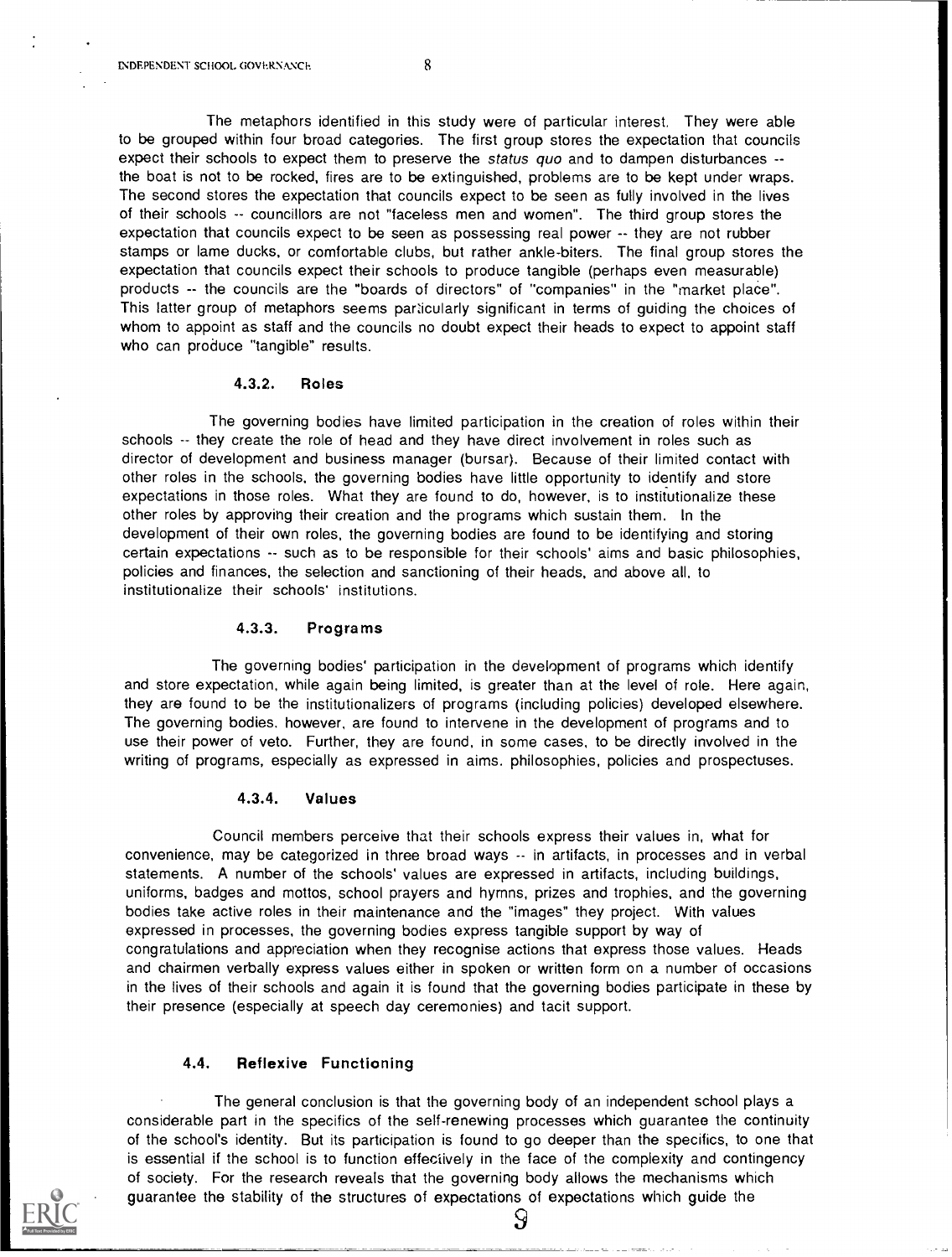school's choices and ensure its self-renewal, to function at the reflexive level -- the more effective level in the face of complexity and contingency.

The notion of reflexivity simply meals applying something to itself before applying it to its proper function, and the reason for doing this is to heighten its effectiveness. By way of illustration, in simple societies, or in situations of relatively low complexity and contingency, teaching can take place as problems arise and need to be solved -- "on the job" as it were. When complexity and contingency increase, however, teaching is guaranteed greater effectiveness if it functions at the reflexive level, that is, if we first "teach teaching before teaching the children" (Luhmann, 1976:524). Now this rule of reflexivity applies generally, according to Luhmann (1985:164-165), so that in situations of increased complexity and contingency, something always functions more effectively as a means of reducing the complexity and contingency (without eliminating their increased richness), if it has first been applied to itself, that is, if it is available at the reflexive level.

It is the claim of this research that the governing body of an independent school is an adaptation which enables the school's self-renewing processes to function at the reflexive level -- it sanctions the sanctions in the temporal dimension, it institutionalizes the institutions in the socio-political dimension, and it makes accessible the means of making accessible expectations in the material dimension.

# FIGURE 1: SIMPLE INSTITUTIONALIZATION





# $\widehat{P}$  BEST COPY AVAILABLE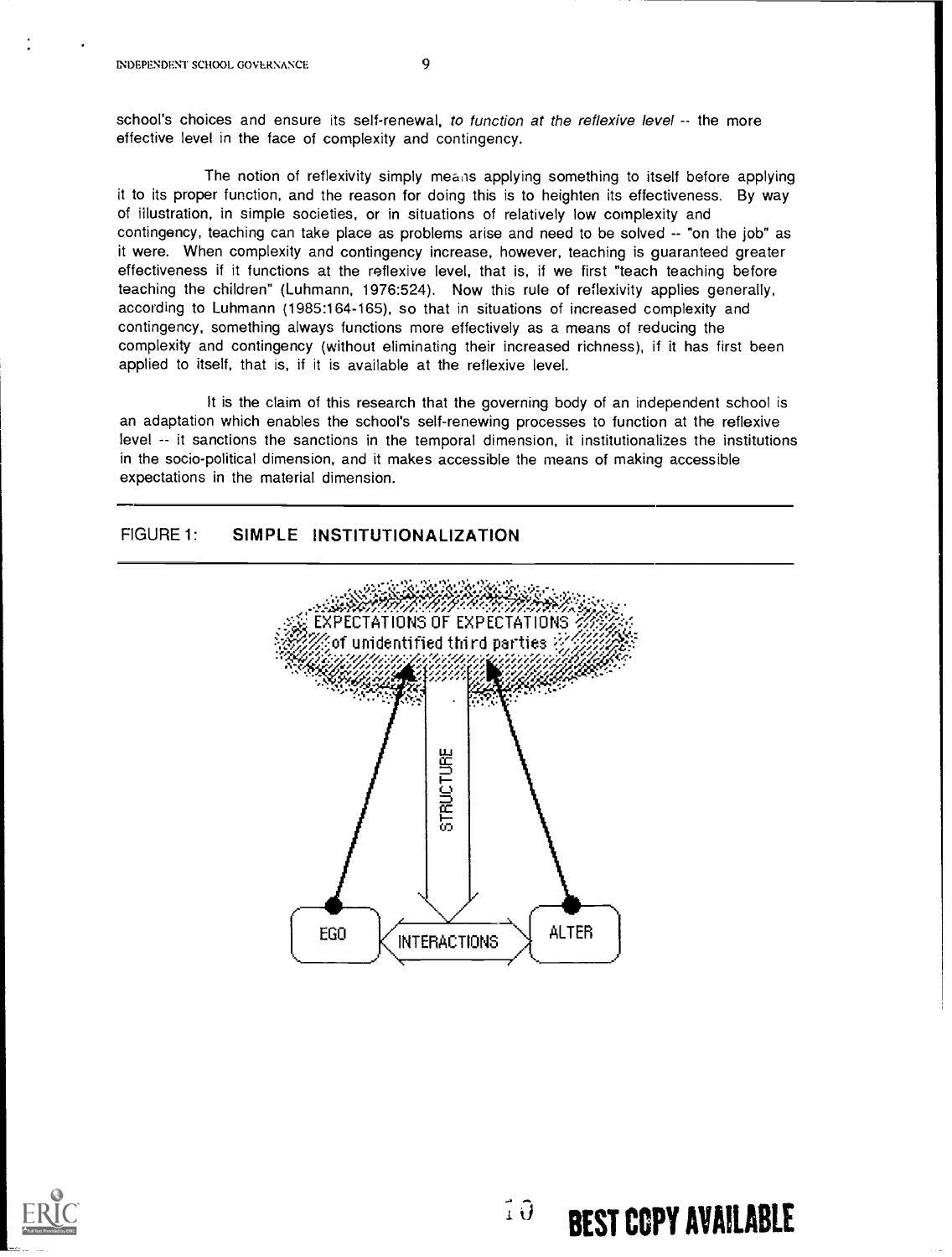# FIGURE 2: REFLEXIVE INSTITUTIONALIZATION



The major conclusion drawn from this study may be stated as follows:

The governing body of an independent school is not merely an adornment, an additional but non-essential participant: it has the function of raising the functioning of the school's self-renewing mechanisms to the reflexive level -- the more effective level to cope with the complexity and contingency of contemporary society.

Its participation in the life of the school is not merely factitious, but essential in the face of complexity and contingency.

#### 4.5. The Conceptual Framework Revisited

The research project described in this paper explored relatively new ground in both the theory and practice of educational administration. The conceptual framework developed therein has not been used in other studies in this field (as far as the writer can determine), indeed the concepts it employs have only recently been introduced into the field by Sungaila (1988(a); 1988(b); 1989(a); 1989(b); 1990) and to a lesser extent by Hills and Gibson (1990). The significance of this framework is that it offers an alternative way of attending to schools (independent or state-run)  $-$  a way that does not focus upon the parts, but upon the whole  $-$  a way that recognises autonomy and how that can be understood and directed, rather than how to attempt to control an uncontrollable future. As stated above, the phenomenon of the autonomous behaviour of organizations is now being seen by scholars as something other than an organizational pathology. Given this to be the case, 'hen a theoretical framework that accounts for that autonomy, indeed that sees it as the motivating purpose of any social system, must have something to contribute to the theory of educational administration.

The purpose of this study, however, was not to investigate the theoretical framework per se: it was assumed to be a valid way of attending to the particular reality. The fact that it has been able to offer an explanation of the participation of the governing body in the life of an independent school suggests its usefulness to the field of educational administration.

I.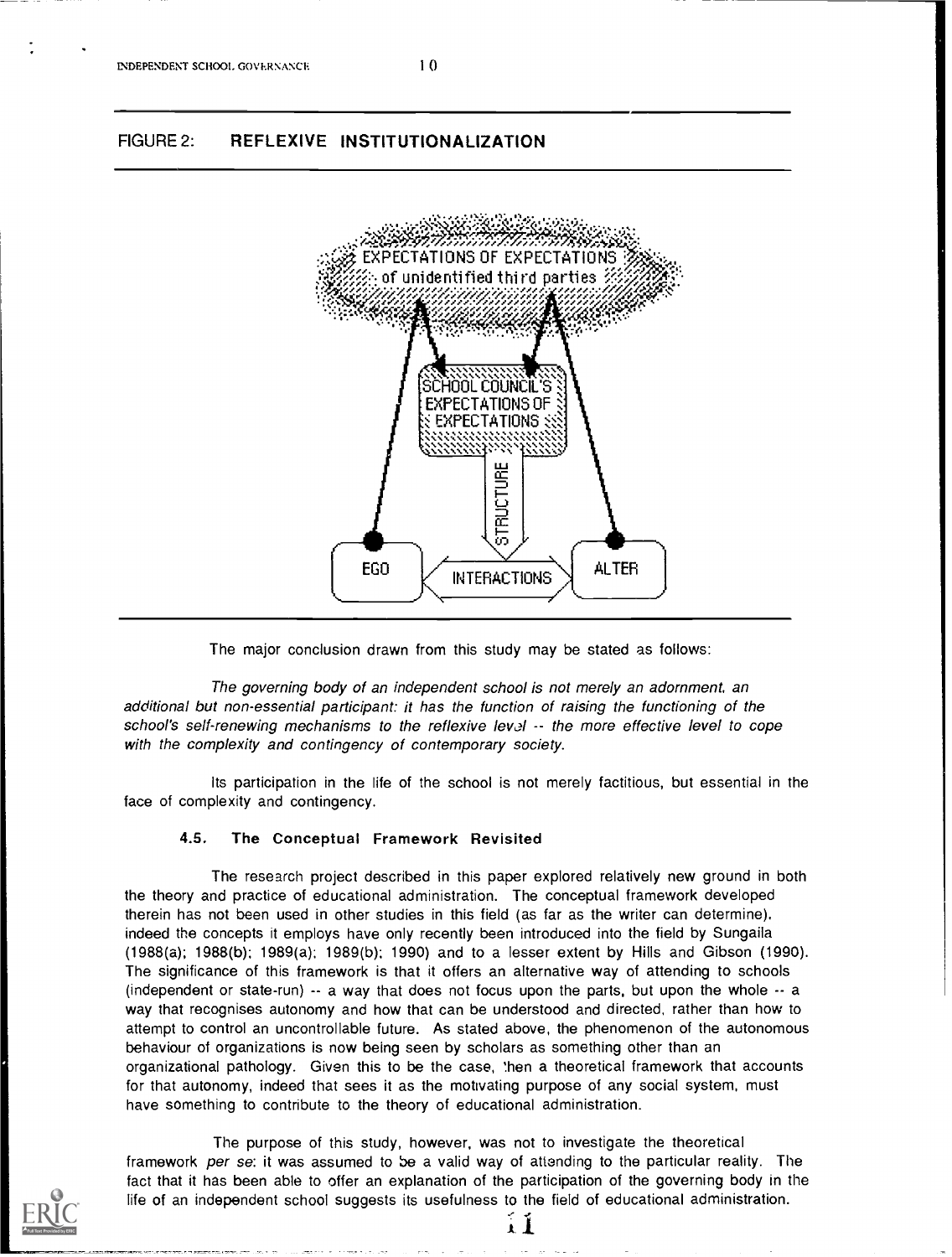The implications of this theory for the practitioner are enormous. Without an understanding of the processes that a school uses to maintain its identity, any agent who may wish to change that identity will either blindly (or perhaps intuitively) stumble upon the correct actions to take, or be doomed to frustration and failure as he or she attempts to overcome the school's inherent propensity to remain the same (its autopoiesis). Adaptation and change is possible, but the agent who wishes to implement same must first know the internal processes that are maintaining the school and how these may be overcome (and be aware of the risks involved in attempting to disturb them): and the processes by which the school organizes itself and the type of leadership necessary to participate in those changes.

#### 5. IN SUMMARY

The governing body of an independent school is a significant participant in the life of its school. The research described in this paper set out to explore the nature of that participation. It sought to do this within an holistic paradigm. In particular, the school is viewed as a living system whose prime concern is to preserve its identity. This is achieved by structures of expectations of expectations which are stabilized temporally, socio-politically and materially, and which guide the choices that the school makes in its daily life.. A case study methodology was employed to investigate the participation of five A.H.I.S.A. schools in the Anglican Diocese of Sydney (with special reference to the school of which the writer is head). It was concluded that the governing body of such a school participates in the mechanisms which guarantee the stability of these structures. More importantly, the governing body enables the school to function at a reflexive level  $\cdot$  a more successful level at which to function in the face of the increased complexity and contingency of the environments in which schools must function.

Maintaining the identity )f a school is not something that can be imposed from without, as though a school were a machine whose future states can be predicted and controlled. Maintaining an identity is something that occurs from within as a result 6. autopoietic processes. If members of governing bodies (and heads) view their schools as machines. then their efforts will be towards control and predicting the future  $\sim$  a future which, in the writer's view, is inherently unpredictable. On the other hand, if governing bodies see their schools as living systems, then their efforts will be directe<sup> $+$ </sup> towards understanding their schools' autonomy and how they can participate in their evolution. A far more promising and rewarding endeavour.

> (This article was written for the Newsletter of the N.S.W. Chapter of the Australian College of Education)

#### REFERENCES CITED

Beavis, A.K.

1991 "A Social Profile of the Governing Bodies of Protestant A.H.I.S.A. Schools in N.S.W." Independence, 16(1):47-51

Beavis, A.K.

1992 Governance and Continuity: The Participation of the Governing Body of an Independent School in the School's Self-Renewing (Autopoietic) Processes. Unpublished Ph.D. Thesis to be presented to the University of New England, Armidale, New South Wales.

Cohen, M.D., and March, J.G.

1974 Leadership and Ambiguity: The American College President. McGraw-Hill Book Co., New York

2 BEST COPY AVAILABLE

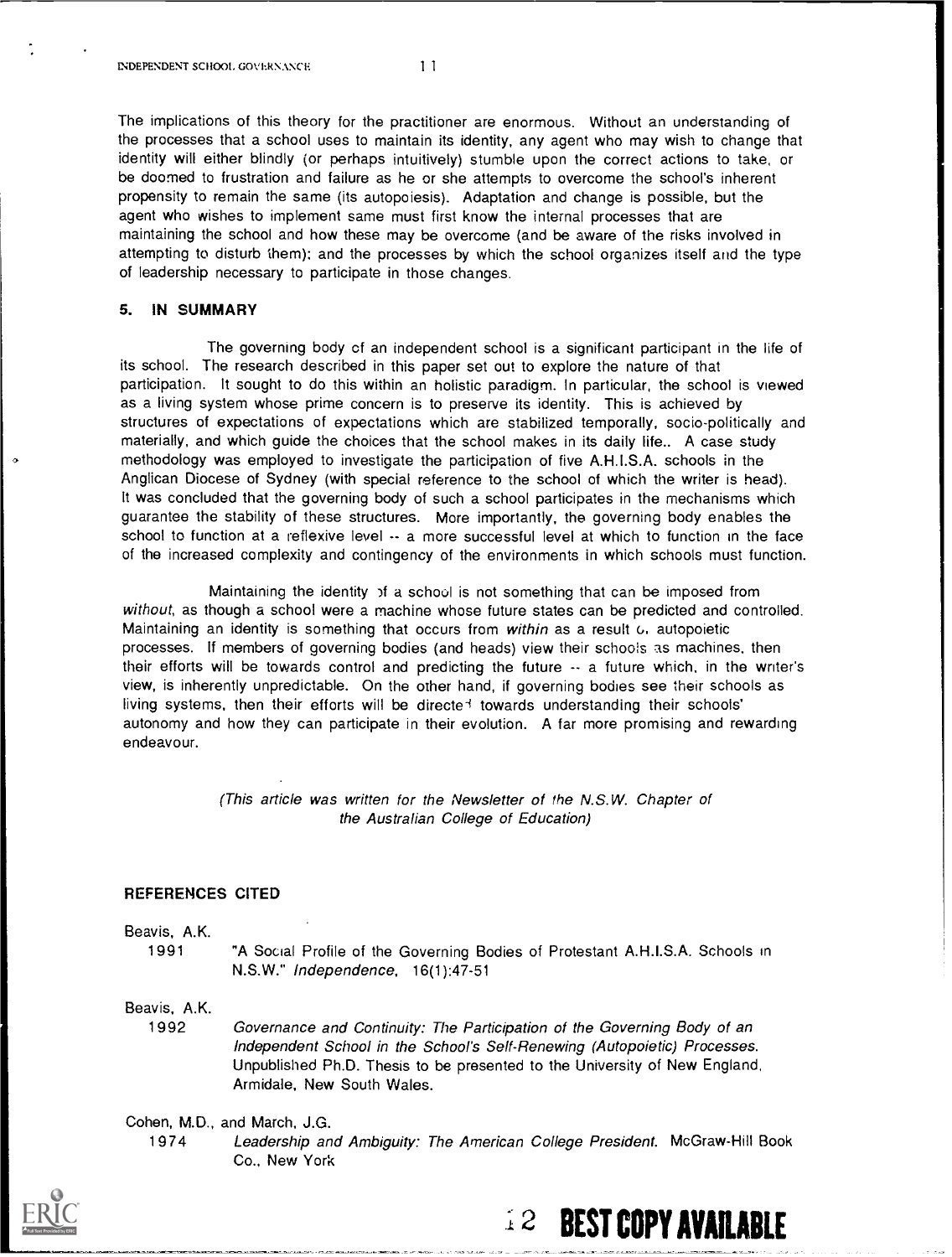$\ddot{\cdot}$ 

 $\tilde{\mathcal{L}}$ 

| Dachler, P.                         | "Some Explanatory Boundaries of Organism Analogies for the Understanding                                                                                                                                                                                                     |
|-------------------------------------|------------------------------------------------------------------------------------------------------------------------------------------------------------------------------------------------------------------------------------------------------------------------------|
| 1984                                | of Social Systems", in Ulrich and Probst (1984:132-147)                                                                                                                                                                                                                      |
| Davies, Paul                        | God and the New Physics. Pelican Books. Penguin Books Ltd.,                                                                                                                                                                                                                  |
| 1984                                | Hammondsworth, Middlesex, England.                                                                                                                                                                                                                                           |
| Dermer, J.                          | "Control and Organizational Order", Accounting, Organizations and Society.                                                                                                                                                                                                   |
| 1988                                | $13(1):25-36.$                                                                                                                                                                                                                                                               |
| Hejl, P.M.<br>1984                  | "Towards a Theory of Social Systems: Self-Organization and Self-<br>Maintenance, Self-Reference and Syn-Reference." In Ulrich & Probst<br>$(1984:60-78)$ .                                                                                                                   |
| Hills, R.J., and Gibson, C.<br>1990 | "A Conceptual Framework For Thinking About Conceptual Frameworks: Bridging<br>The Theory Practice Gap." Unpublished Paper. Department of Administrative,<br>Adult and Higher Education, The University of British Colombia, Vancouver, B.C.,<br>Canada. October, 1990.       |
| Ikin, R.R.<br>1989                  | The Transfer of Responsibility for Curriculum Policy Development from the<br>Central Bureaucracy to School Councils in Selected Victorian State Primary<br>Schools. Unpublished thesis submitted for the degree of Doctor of Philosophy<br>of the University of New England. |
| 1976                                | Loubser, J.J., Baum, R.C., Effrat, A., Lidz, V.M. (Eds)<br>Explorations in General Theory in Social Science, v.2. The Free Press, New<br>York.                                                                                                                               |
| Luhmann, N.                         | "Generalized Media and the Problem of Contingency" in Loubser, et.al.                                                                                                                                                                                                        |
| 1976                                | $(1976:507-532)$ .                                                                                                                                                                                                                                                           |
| Luhmann, N.                         | "Insistence on Systems Theory: Perspectives from Germany", Social Forces                                                                                                                                                                                                     |
| 1983                                | 61:987-8.                                                                                                                                                                                                                                                                    |
| Luhmann, N.<br>1985                 | A Sociological Theory of Law. Routledge & Kegan Paul, London.                                                                                                                                                                                                                |
| Sungaila, H.M.                      | "Towards a Synthesis of Contemporary Research in Educational                                                                                                                                                                                                                 |
| 1988(a)                             | Administration." Paper presented at AARE Conference, 1988 (unpublished).                                                                                                                                                                                                     |
| Sungaila, H.M.                      | "Conceptualizing and Operationalizing the Study of Policy Impact". Paper                                                                                                                                                                                                     |
| 1988(b)                             | presented at AARE Conference, 1988 (unpublished).                                                                                                                                                                                                                            |
| Sungaila, H.M.<br>1989(a)           | "The New Science of Chaos: Making a New Science of Leadersnip?" A paper                                                                                                                                                                                                      |



presented to A.C.E.A. Conference, September, 1989.